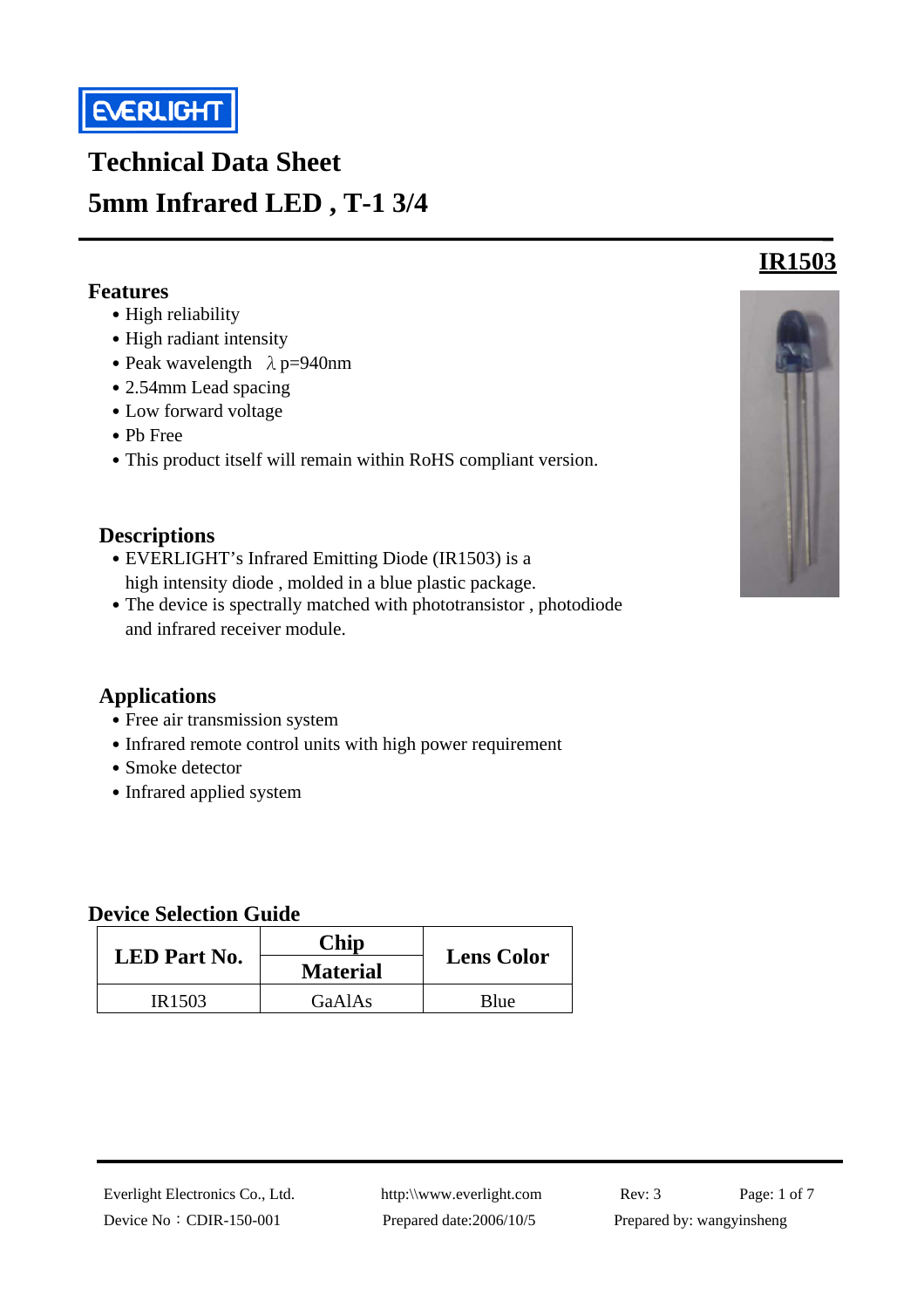



# **Notes:** 1.All dimensions are in millimeters2.Tolerances unless dimensions ±0.25mm **Absolute Maximum Ratings (Ta=25**℃**)**

| <b>Parameter</b>                    | <b>Symbol</b>       | <b>Rating</b>  | <b>Units</b>        |
|-------------------------------------|---------------------|----------------|---------------------|
| Continuous Forward Current          | ${\rm I}_{{\rm F}}$ | 100            | mA                  |
| Peak Forward Current(*1)            | $\rm I_{FP}$        | 1.0            | Α                   |
| <b>Reverse Voltage</b>              | $V_{R}$             | 5              | V                   |
| <b>Operating Temperature</b>        | $T_{\text{opt}}$    | $-40 \sim +85$ | °C                  |
| <b>Storage Temperature</b>          | $T_{\text{stg}}$    | $-40 \sim +85$ | $\hat{\mathcal{C}}$ |
| Soldering Temperature(*2)           | $T_{\rm sol}$       | 260            | $^{\circ}$ C        |
| Power Dissipation at (or below)     | $P_d$               | 120            | mW                  |
| $25^{\circ}$ C Free Air Temperature |                     |                |                     |

**Notes: \*1:**I<sub>FP</sub> Conditions--Pulse Width  $\leq 100 \mu$  s and Duty  $\leq 1\%$ .

\*2:Soldering time≦5 seconds.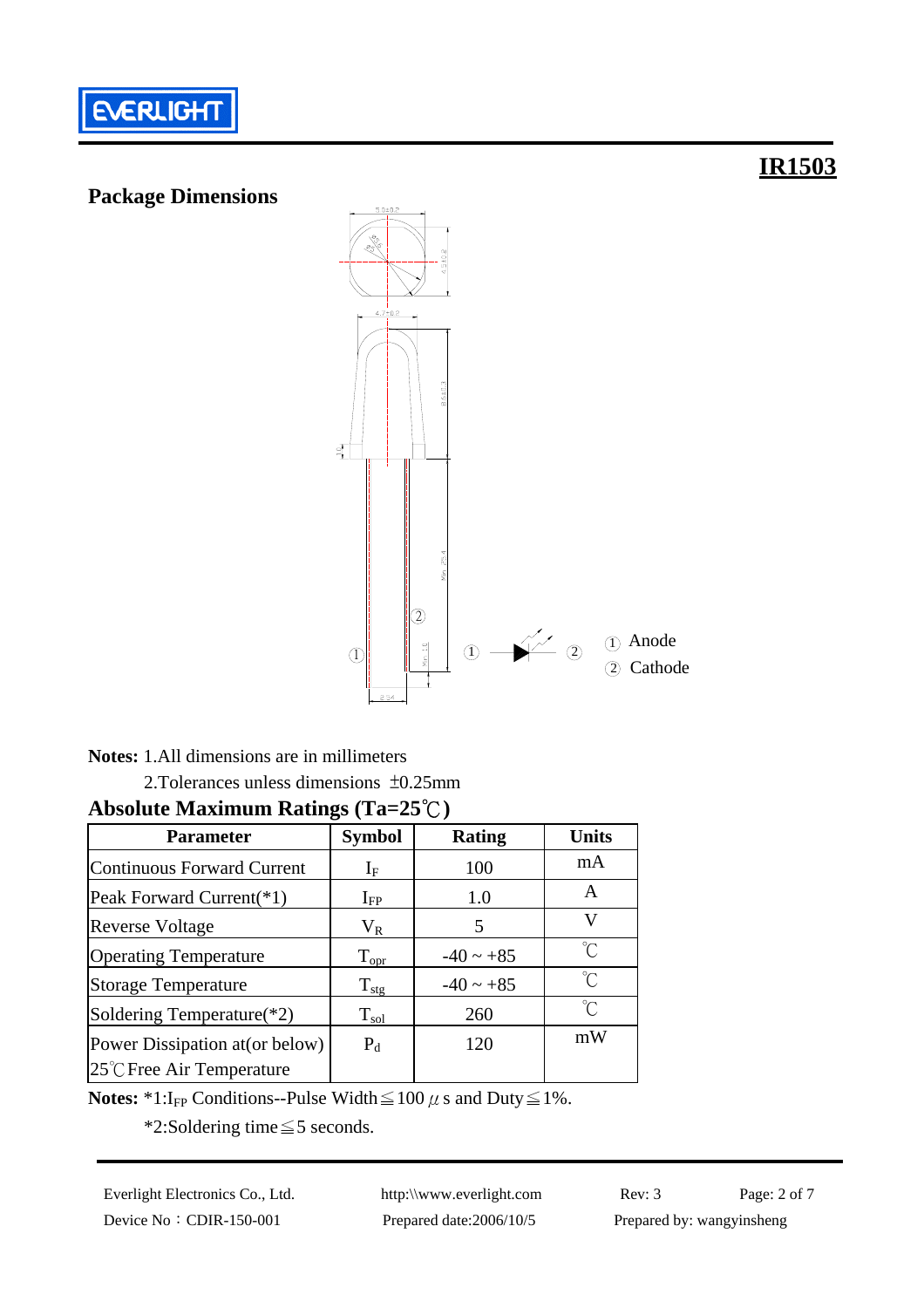

| <b>Parameter</b>         | <b>Symbol</b>    | <b>Condition</b>                                                | Min. | Typ. | Max. | <b>Units</b>            |
|--------------------------|------------------|-----------------------------------------------------------------|------|------|------|-------------------------|
|                          |                  | $I_F = 20mA$                                                    | 21   | 28   | --   |                         |
| <b>Radiant Intensity</b> | Ee               | $I_F = 100mA$<br>Pulse Width $\leq 100 \mu$ s , Duty $\leq 1\%$ |      | 120  |      | mW/sr                   |
|                          |                  | $I_F = 1A$<br>Pulse Width $\leq 100 \mu$ s, Duty $\leq 1\%$ .   |      | 1000 |      |                         |
| Peak Wavelength          | $\lambda$ p      | $I_F = 20mA$                                                    | $-1$ | 940  |      | nm                      |
| Spectral                 | $\Delta \lambda$ | $I_F = 20mA$                                                    |      | 80   |      | nm                      |
| Bandwidth                |                  |                                                                 |      |      |      |                         |
| <b>Forward Voltage</b>   |                  | $I_F = 20mA$                                                    |      | 1.2  | 1.5  |                         |
|                          | $V_{\rm F}$      | $I_F = 100mA$<br>Pulse Width $\leq 100 \mu$ s , Duty $\leq 1\%$ |      | 1.4  | 1.85 | $\overline{\mathsf{V}}$ |
|                          |                  | $I_F = 1A$<br>Pulse Width $\leq 100 \mu$ s , Duty $\leq 1\%$ .  | --   | 2.6  | 4.0  |                         |
| <b>Reverse Current</b>   | $I_R$            | $V_R = 5V$                                                      |      | --   | 10   | $\mu$ A                 |
| View Angle               | $2 \theta$ 1/2   | $I_F = 20mA$                                                    |      | 20   |      | deg                     |

## **Electro-Optical Characteristics (Ta=25**℃**)**

#### **Rank**

Condition:  $I_F=20mA$ Unit: mW/sr

| <b>Bin Number</b> |  |  |
|-------------------|--|--|
| Min               |  |  |
| Max               |  |  |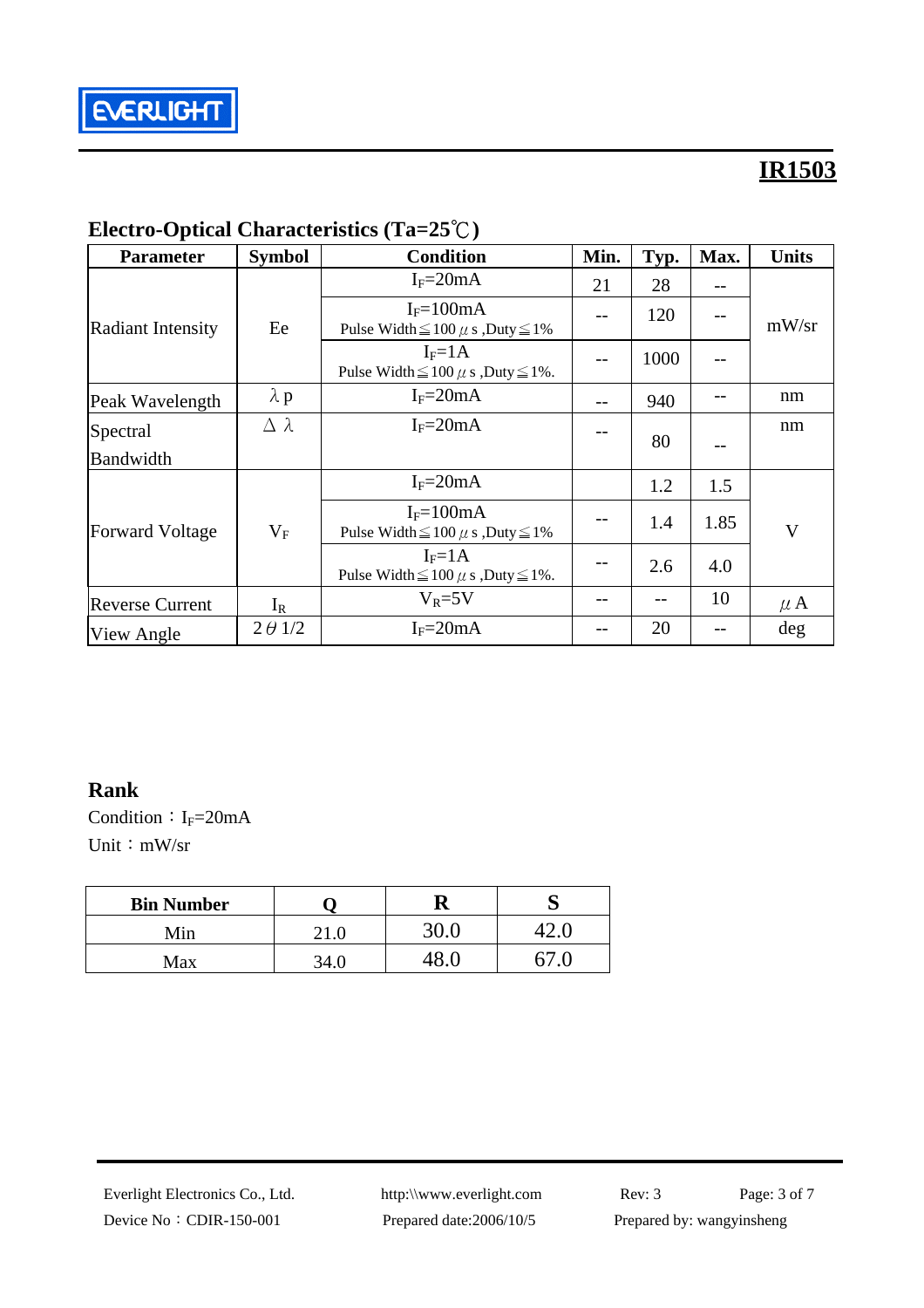

### **Typical Electro-Optical Characteristics Curves**

Fig.1 Forward Current vs. Fig.2 Spectral Distribution

Ambient Temperature











Device No: CDIR-150-001 Prepared date:2006/10/5 Prepared by: wangyinsheng

Everlight Electronics Co., Ltd. http:\\www.everlight.com Rev: 3 Page: 4 of 7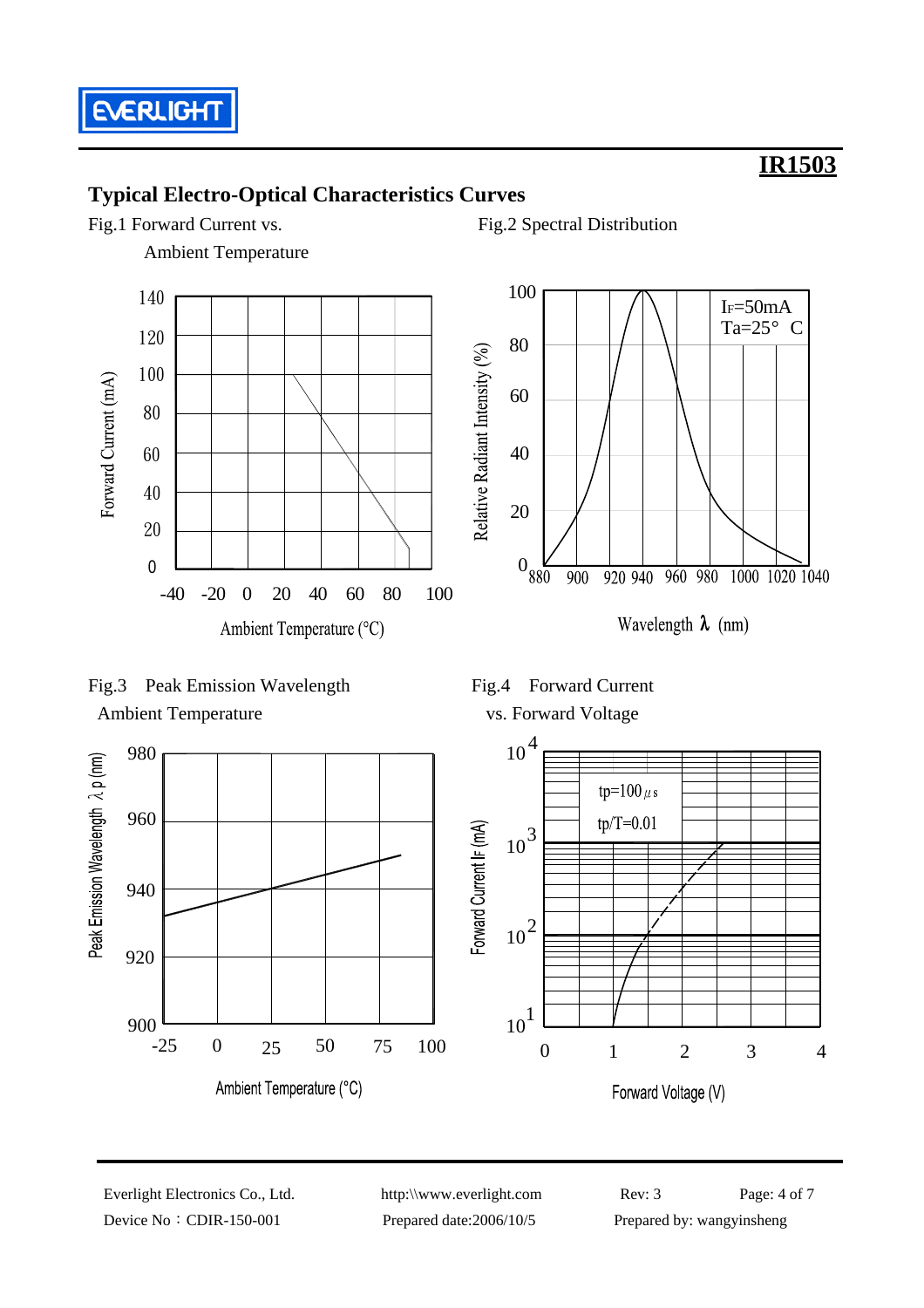

### **Typical Electro-Optical Characteristics Curves**









Ambient Temperature( $^{\circ}$ C) Ambient Temperature( $^{\circ}$ C)



Device No: CDIR-150-001 Prepared date:2006/10/5 Prepared by: wangyinsheng

Everlight Electronics Co., Ltd. http:\\www.everlight.com Rev: 3 Page: 5 of 7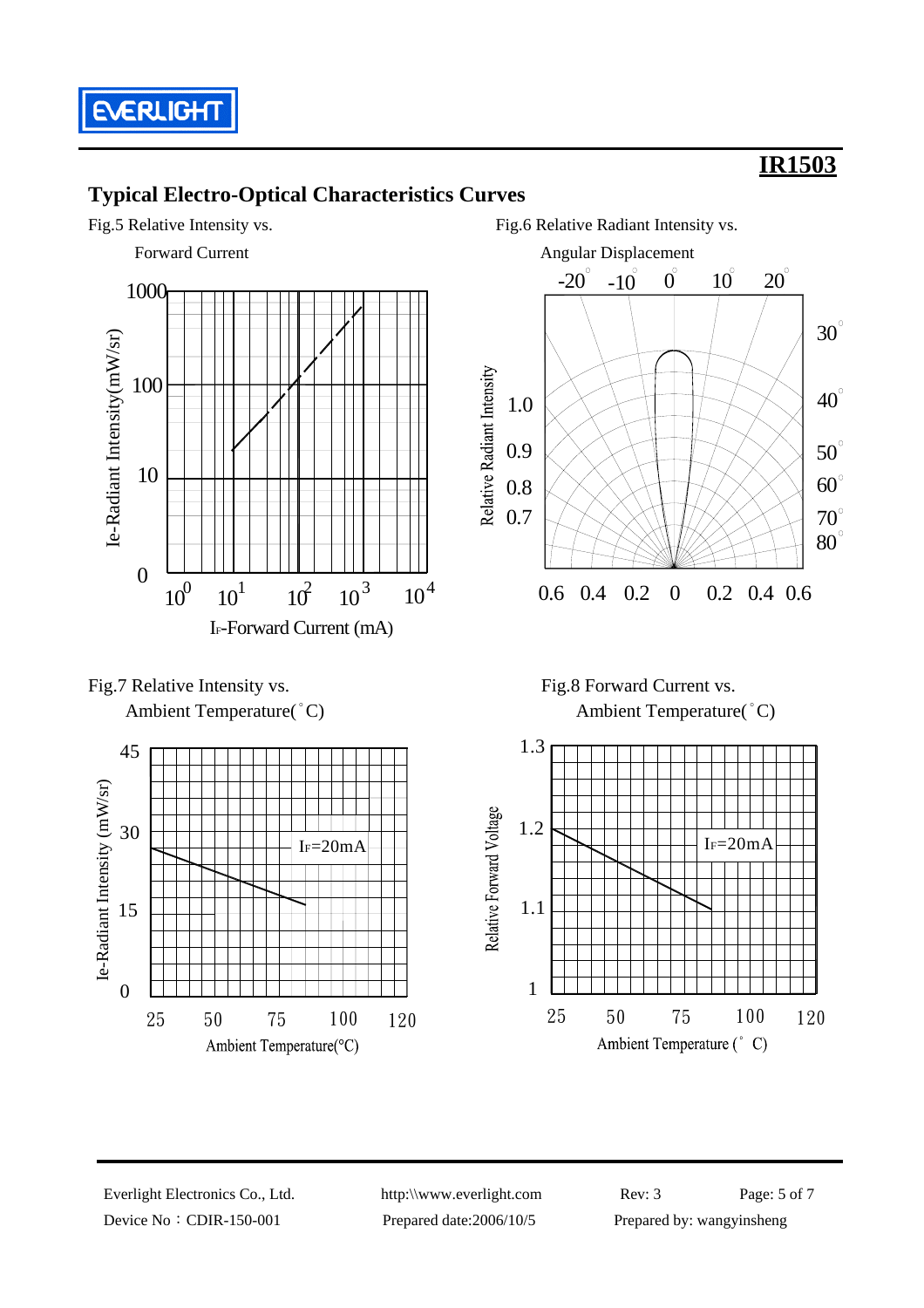

### **Reliability Test Item And Condition**

The reliability of products shall be satisfied with items listed below. Confidence level: 90%

LTPD:10%

|                | NO. Item                 | <b>Test Conditions</b>                       | Test Hours/ | Sample       | Failure                | Ac/Re |
|----------------|--------------------------|----------------------------------------------|-------------|--------------|------------------------|-------|
|                |                          |                                              | Cycles      | <b>Sizes</b> | Judgement              |       |
|                |                          |                                              |             |              | Criteria               |       |
| 1              | Solder Heat              | TEMP. : $260^{\circ}$ C $\pm$ 5 $^{\circ}$ C | 10secs      | 22pcs        |                        | 0/1   |
| $\overline{2}$ | <b>Temperature Cycle</b> | $H: +100^{\circ}C$<br>15mins                 | 300Cycles   | 22pcs        | $I_R \geq U \times 2$  | 0/1   |
|                |                          | 5mins                                        |             |              | $Ee \leq L \times 0.8$ |       |
|                |                          | $L: -40^{\circ}C$<br>15mins                  |             |              | $V_F \ge U \times 1.2$ |       |
| 3              | <b>Thermal Shock</b>     | $H : +100^{\circ}C$<br>5mins                 | 300Cycles   | 22pcs        |                        | 0/1   |
|                |                          | 10secs                                       |             |              | U: Upper               |       |
|                |                          | $L:10^{\circ}C$<br>5mins                     |             |              | Specification          |       |
| $\overline{4}$ | <b>High Temperature</b>  | TEMP. $\div$ +100 <sup>°</sup> C             | 1000hrs     | 22pcs        | Limit                  | 0/1   |
|                | Storage                  |                                              |             |              | L:Lower                |       |
| 5              | Low Temperature          | TEMP. : $-40^{\circ}$ C                      | 1000hrs     | 22pcs        | Specification          | 0/1   |
|                | Storage                  |                                              |             |              | Limit                  |       |
| 6              | DC Operating Life        | $I_F = 20mA$                                 | 1000hrs     | 22pcs        |                        | 0/1   |
| $\overline{7}$ | High Temperature/        | $85^{\circ}$ C / 85% R.H                     | 1000hrs     | 22pcs        |                        | 0/1   |
|                | <b>High Humidity</b>     |                                              |             |              |                        |       |